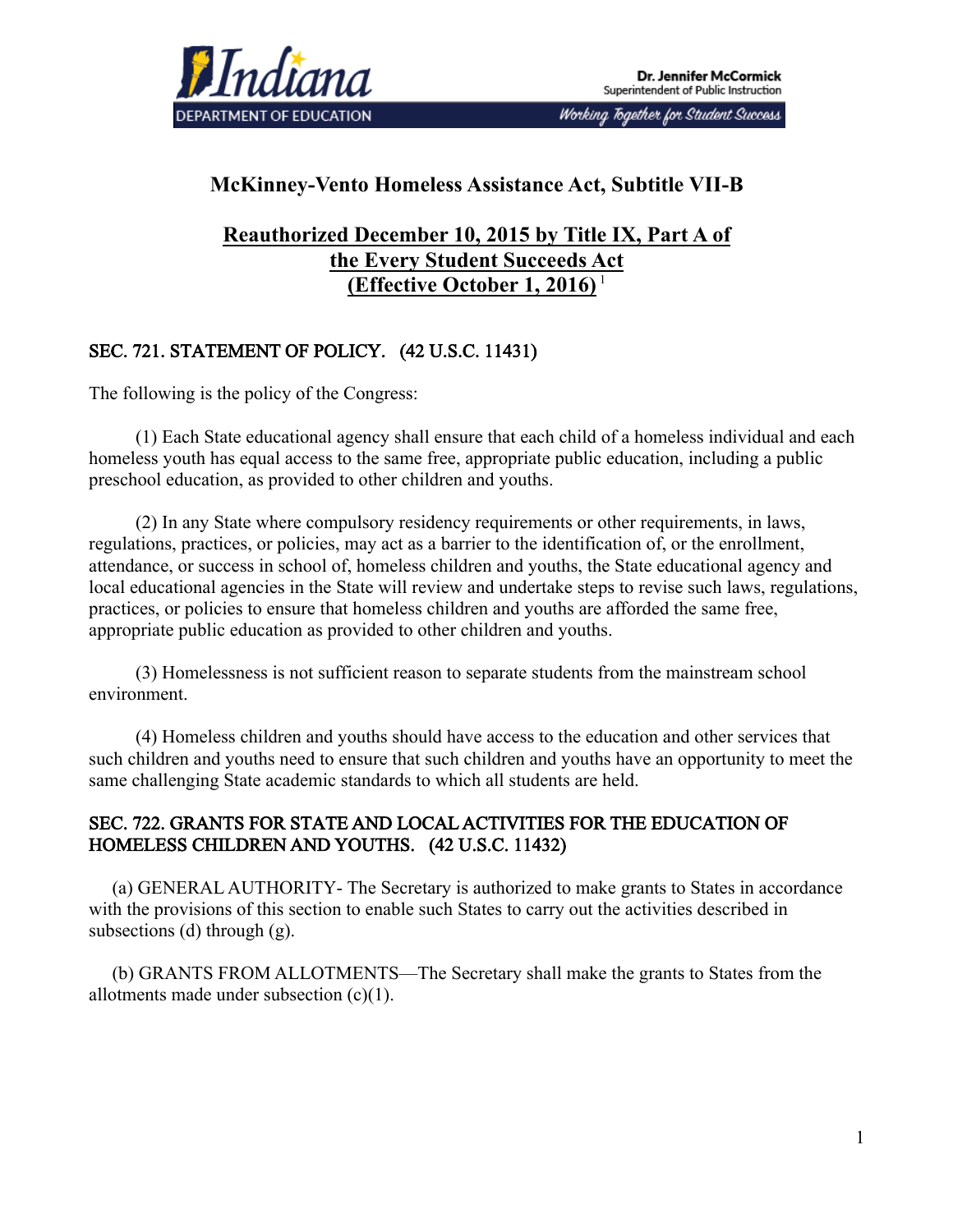

### (c) **ALLOCATION AND RESERVATIONS-**

 (1) ALLOCATION- (A) Subject to subparagraph (B), the Secretary is authorized to allot to each State an amount that bears the same ratio to the amount appropriated for such year under section 726 that remains after the Secretary reserves funds under paragraph (2) and uses funds to carry out section 724(d) and (h), as the amount allocated under section 1122 of the Elementary and Secondary Education Act of 1965 to the State for that year bears to the total amount allocated under section 1122 of such Act to all States for that year, except that no State shall receive less than the greater of--

(i) \$150,000;

(ii) one-fourth of 1 percent of the amount appropriated under section 726 for that year; or

(iii) the amount such State received under this section for fiscal year 2001.

 (B) If there are insufficient funds in a fiscal year to allot to each State the minimum amount under subparagraph (A), the Secretary shall ratably reduce the allotments to all States based on the proportionate share that each State received under this subsection for the preceding fiscal year.

 (2) RESERVATIONS- (A) The Secretary is authorized to reserve 0.1 percent of the amount appropriated for each fiscal year under section 726 to be allocated by the Secretary among the United States Virgin Islands, Guam, American Samoa, and the Commonwealth of the Northern Mariana Islands, according to their respective need for assistance under this subtitle, as determined by the Secretary.

 (B)(i) The Secretary shall transfer 1 percent of the amount appropriated for each fiscal year under section 726 to the Department of the Interior for programs for Indian students served by schools funded by the Secretary of the Interior, as determined under the Indian Self-Determination and Education Assistance Act (25 U.S.C. 450 et seq.), that are consistent with the purposes of the programs described in this subtitle.

 (ii) The Secretary and the Secretary of the Interior shall enter into an agreement, consistent with the requirements of this subtitle, for the distribution and use of the funds described in clause (i) under terms that the Secretary determines best meet the purposes of the programs described in this subtitle. Such agreement shall set forth the plans of the Secretary of the Interior for the use of the amounts transferred, including appropriate goals, objectives, and milestones.

 (3) STATE DEFINED- For purposes of this subsection, the term `State' does not include the United States Virgin Islands, Guam, American Samoa, or the Commonwealth of the Northern Mariana Islands.

(d) ACTIVITIES- Grants under this section shall be used for the following:

(1) To carry out the policies set forth in section 721 in the State.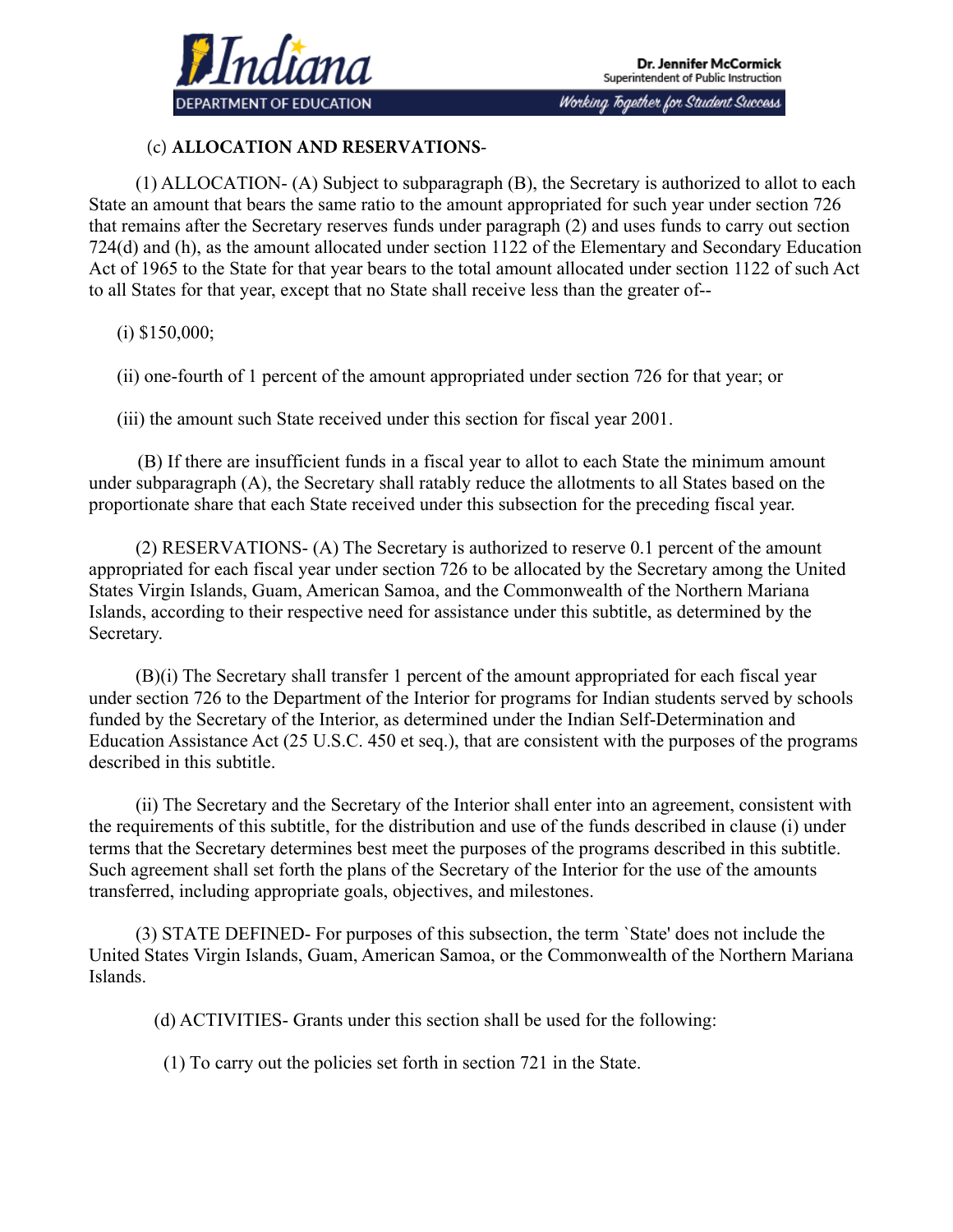

 (2) To provide services and activities to improve the identification of homeless children and youths (including preschool-aged homeless children) and enable such children and youths to enroll in, attend, and succeed in school, including, if appropriate, in preschool programs.

 (3) To establish or designate in the State educational agency an Office of the Coordinator for Education of Homeless Children and Youths that can sufficiently carry out the duties described for the Office in this subtitle in accordance with subsection (f).

(4) To prepare and carry out the State plan described in subsection (g).

 (5) To develop and implement professional development programs for liaisons designated under subsection  $(g)(1)(J)(ii)$  and other local educational agency personnel—

- (A) to improve their identification of homeless children and youths; and
- (B) to heighten the awareness of the liaisons and personnel of, and their capacity to respond to, specific needs in the education of homeless children and youths.

### (e) STATE AND LOCAL SUBGRANTS-

 (1) MINIMUM DISBURSEMENTS BY STATES- From the sums made available each year to a State through grants under subsection (a) to carry out this subtitle, the State educational agency shall distribute not less than 75 percent in subgrants to local educational agencies for the purposes of carrying out section 723, except that States funded at the minimum level set forth in subsection (c)(1) shall distribute not less than 50 percent in subgrants to local educational agencies for the purposes of carrying out section 723.

 (2) USE BY STATE EDUCATIONAL AGENCY- A State educational agency may use the grant funds remaining after the State educational agency distributes subgrants under paragraph (1) to conduct activities under subsection (f) directly or through grants or contracts.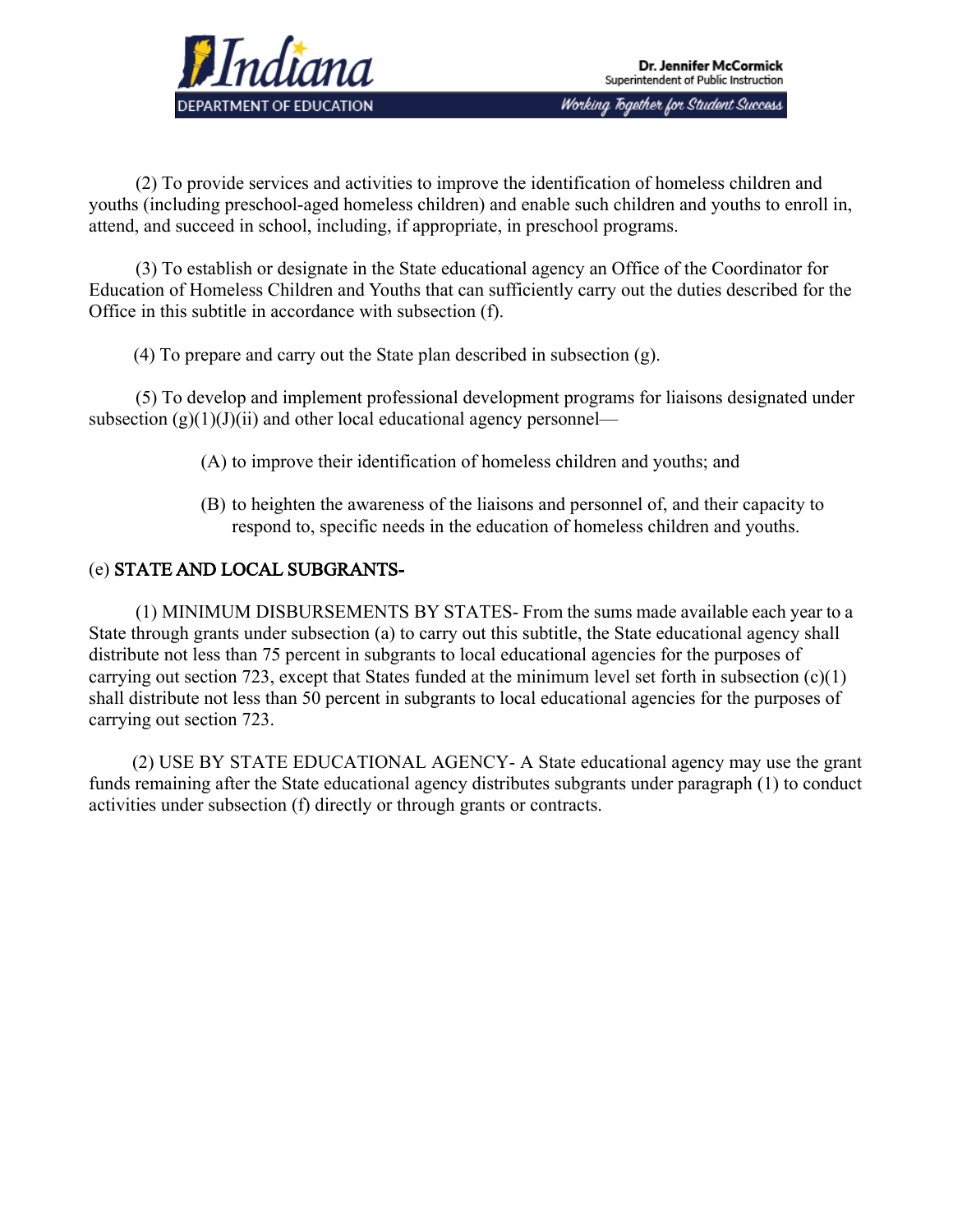

 (f) FUNCTIONS OF THE OFFICE OF COORDINATOR- The Coordinator for Education of Homeless Children and Youths established in each State shall--

(1) gather and make publicly available reliable, valid, and comprehensive information on—

- (A) the number of homeless children and youths identified in the State, which shall be posted annually on the State educational agency's website;
- (B) the nature and extent of the problems homeless children and youths have in gaining access to public preschool programs and to public elementary schools and secondary schools;
- (C) the difficulties in identifying the special needs and barriers to the participation and achievement of such children and youths;
- (D) any progress made by the State educational agency and local educational agencies in the State in addressing such problems and difficulties; and

(E) the success of the programs under this subtitle in identifying homeless children and youths and allowing such children and youths to enroll in, attend, and succeed in, school;

(2) develop and carry out the State plan described in subsection (g);

 (3) collect data for and transmit to the Secretary, at such time and in such manner as the Secretary may reasonably require, a report containing information necessary to assess the educational needs of homeless children and youths within the State, including data necessary for the Secretary to fulfill the responsibilities under section 724(h);

 (4) in order to improve the provision of comprehensive education and related services to homeless children and youths and their families, coordinate and collaborate with--

 (A) educators, including teachers, special education personnel, administrators, and child development and preschool program personnel;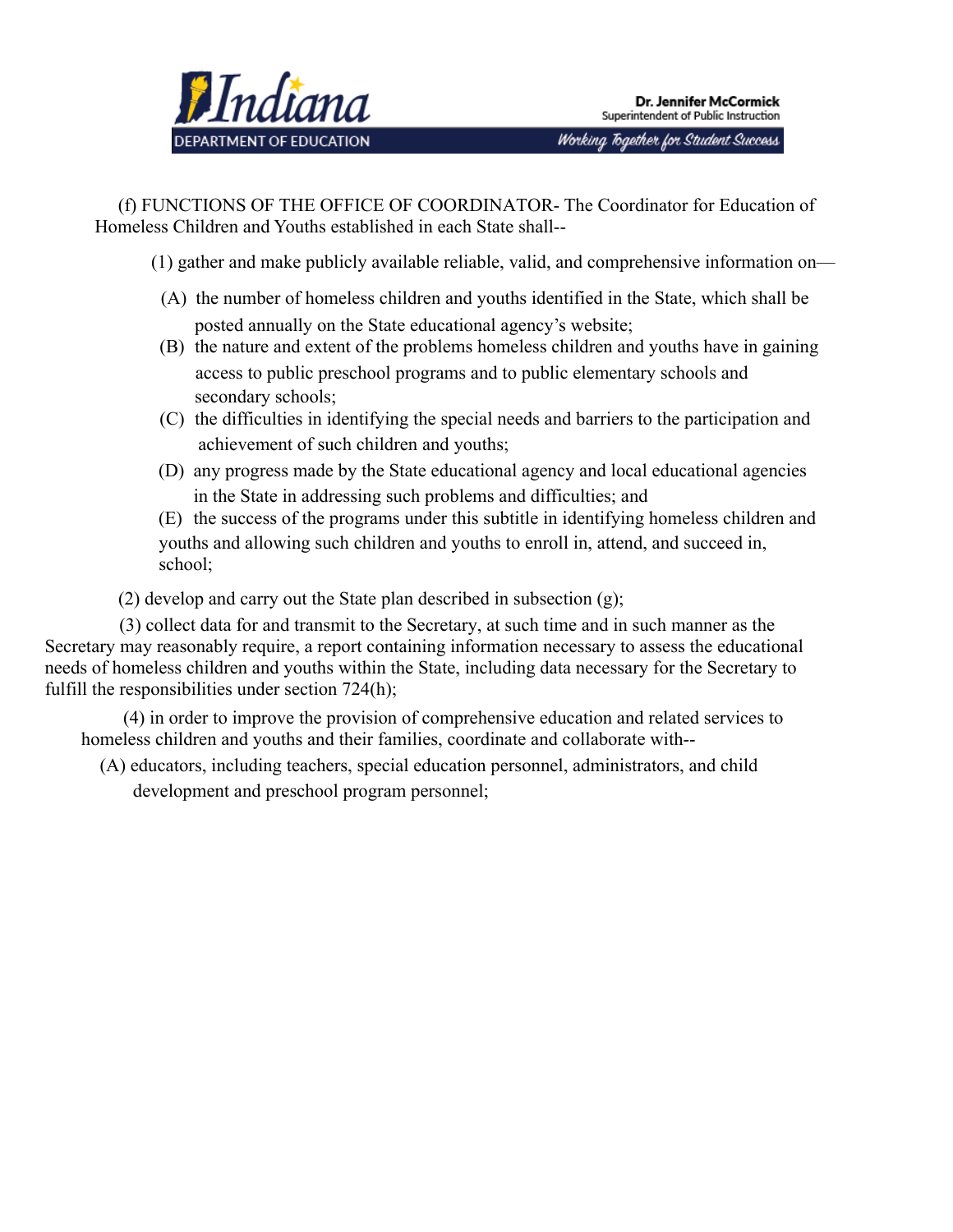

 (B) providers of services to homeless children and youths and their families, including public and private child welfare and social services agencies, law enforcement agencies, juvenile and family courts, agencies providing mental health services, domestic violence agencies, child care providers, runaway and homeless youth centers, and providers of services and programs funded under the Runaway and Homeless Youth Act (42 U.S.C. 5701 et seq.);

(C) providers of emergency, transitional, and permanent housing to homeless children and youths, and their families, including public housing agencies, shelter operators, operators of transitional housing facilities, and providers of transitional living programs for homeless youths;

(D) local educational agency liaisons designated under subsection  $(g)(1)(J)(ii)$  for homeless children and youths; and

 (E) community organizations and groups representing homeless children and youths and their families;

 (5) provide technical assistance to and conduct monitoring of local educational agencies in coordination with local educational agency liaisons designated under subsection  $(g)(1)(J)(ii)$ , to ensure that local educational agencies comply with the requirements of subsection (e)(3) and paragraphs (3) through  $(7)$  of subsection  $(g)$ ;

(6) provide professional development opportunities for local educational agency personnel and the local educational agency liaison designated under subsection  $(g)(1)(J)(ii)$  to assist such personnel and liaison in identifying and meeting the needs of homeless children and youths, and provide training on the definitions of terms related to homelessness specified in sections 103, 401, and 725 to the liaison; and

(7) respond to inquiries from parents and guardians of homeless children and youths, and (in the case of unaccompanied youths) such youths, to ensure that each child or youth who is the subject of such an inquiry receives the full protections and services provided by this subtitle.

### (g) STATE PLAN-

 `(1) IN GENERAL- For any State desiring to receive a grant under this subtitle, the State educational agency shall submit to the Secretary a plan to provide for the education of homeless children and youths within the State. Such plan shall include the following:

 `(A) A description of how such children and youths are (or will be) given the opportunity to meet the same challenging State academic standards as all students are expected to meet.

`(B) A description of the procedures the State educational agency will use to identify such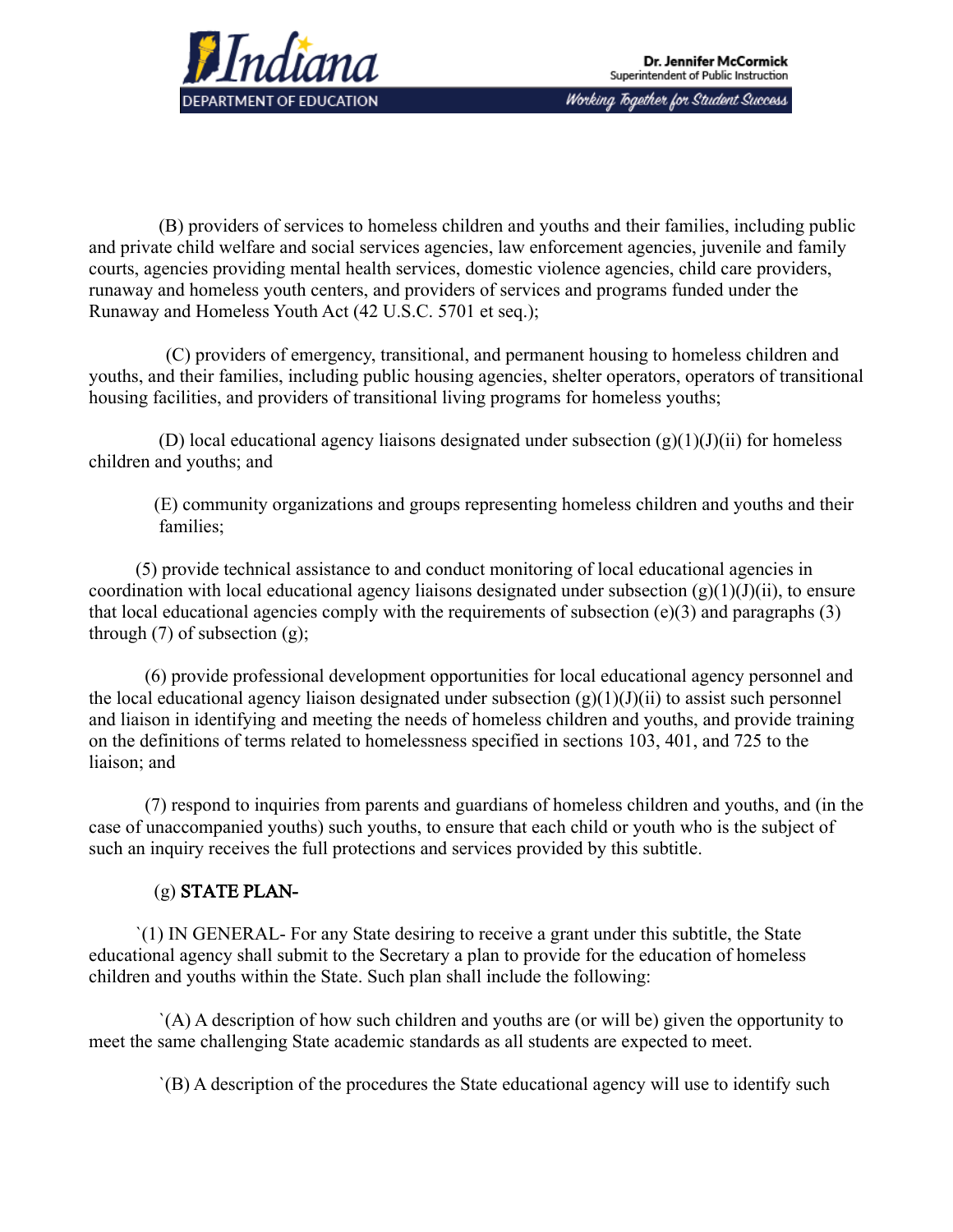

children and youths in the State and to assess their needs.

 (C) A description of procedures for the prompt resolution of disputes regarding the educational placement of homeless children and youths.

 (D) A description of programs for school personnel (including liaisons designated under subparagraph (J)(ii), principals and other school leaders, attendance officers, teachers, enrollment personnel, and specialized instructional support personnel) to heighten the awareness of such school personnel of the specific needs of homeless children and youths, including such children and youths who are runaway and homeless youths.

 (E) A description of procedures that ensure that homeless children and youths who meet the relevant eligibility criteria are able to participate in Federal, State, or local nutrition programs.

(F) A description of procedures that ensure that--

 (i) homeless children have access to public preschool programs, administered by the State educational agency or local educational agency, as provided to other children in the State;

(ii) youths described in section 725(2) and youths separated from public schools are identified and accorded equal access to appropriate secondary education and support services, including by identifying and removing barriers that prevent youths described in this clause from receiving appropriate credit for full or partial coursework satisfactorily completed while attending a prior school, in accordance with State, local, and school policies; and

(iii) homeless children and youths who meet the relevant eligibility criteria do not face barriers to accessing academic and extracurricular activities, including magnet school, summer school, career and technical education, advanced placement, on-line learning, and charter school programs, if such programs are available at the State and local levels.

 (G) Strategies to address problems identified in the report provided to the Secretary under subsection  $(f)(3)$ .

 (H) Strategies to address other problems with respect to the education of homeless children and youths, including problems resulting from enrollment delays that are caused by--

(i) requirements of immunization and other required health records;

- (ii) residency requirements;
- (iii) lack of birth certificates, school records, or other documentation;
- (iv) guardianship issues; or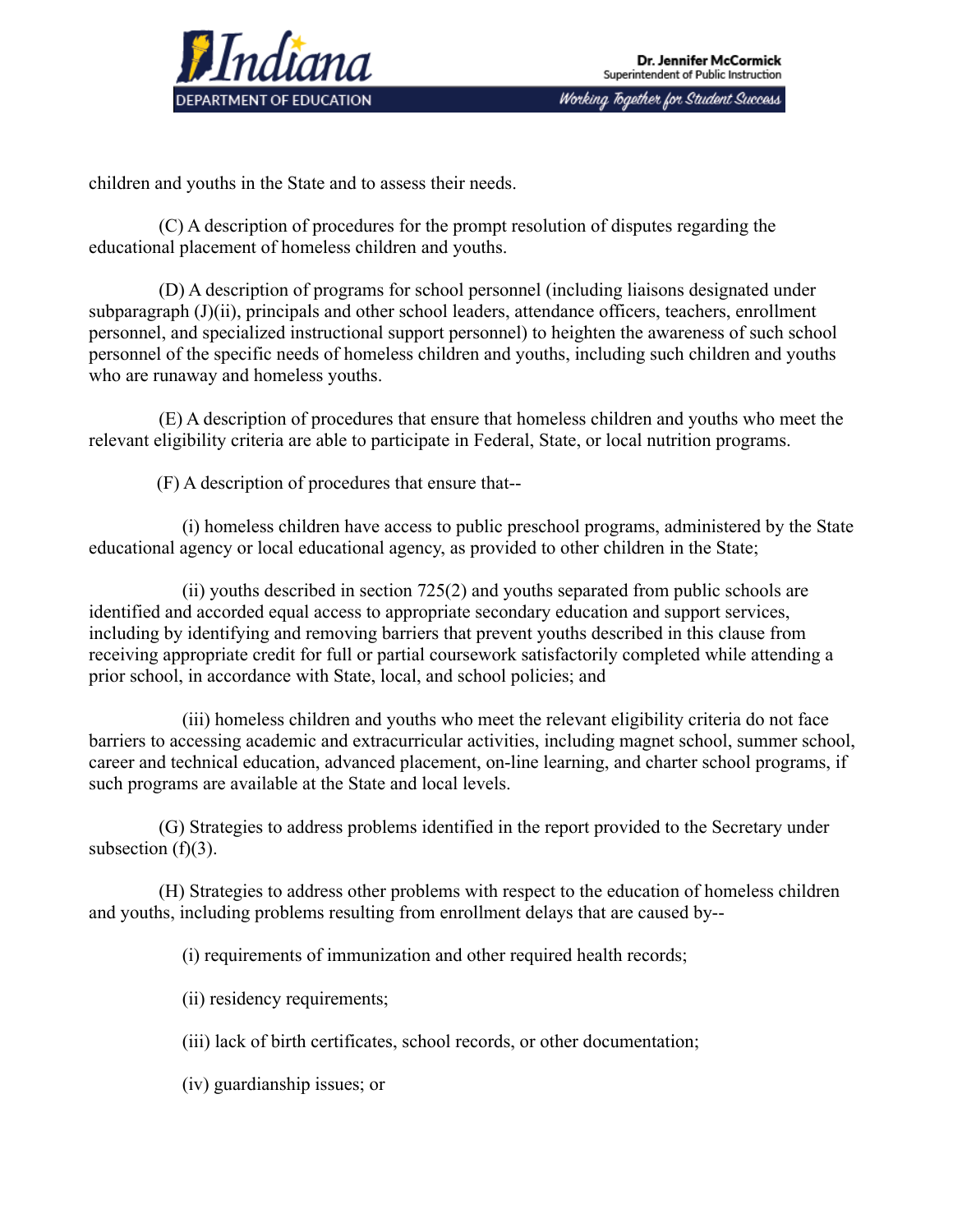

(v) uniform or dress code requirements.

 (I) A demonstration that the State educational agency and local educational agencies in the State have developed, and shall review and revise, policies to remove barriers to the identification of homeless children and youths, and the enrollment and retention of homeless children and youths in schools in the State, including barriers to enrollment and retention due to outstanding fees or fines, or absences.

### (J) Assurances that the following will be carried out--

(i) The State educational agency and local educational agencies in the State will adopt policies and practices to ensure that homeless children and youths are not stigmatized or segregated on the basis of their status as homeless.

(ii) The local educational agencies will designate an appropriate staff person, able to carry out the duties described in paragraph (6)(A), who may also be a coordinator for other Federal programs, as a local educational agency liaison for homeless children and youths.

(iii) The State and the local educational agencies in the State will adopt policies and practices to ensure that transportation is provided, at the request of the parent or guardian (or in the case of an unaccompanied youth, the liaison), to and from the school of origin (as determined under paragraph (3)), in accordance with the following, as applicable:

(I) If the child or youth continues to live in the area served by the local educational agency in which the school of origin is located, the child's or youth's transportation to and from the school of origin shall be provided or arranged by the local educational agency in which the school of origin is located.

New--(II) If the child's or youth's living arrangements in the area served by the local educational agency of origin terminate and the child or youth, though continuing his or her education in the school of origin, begins living in an area served by another local educational agency, the local educational agency of origin and the local educational agency in which the child or youth is living shall agree upon a method to apportion the responsibility and costs for providing the child or youth with transportation to and from the school of origin. If the local educational agencies are unable to agree upon such method, the responsibility and costs for transportation shall be shared equally.

(iv) The State and the local educational agencies in the State will adopt policies and practices to ensure participation by liaisons described in clause (ii) in professional development and other technical assistance activities provided pursuant to paragraphs (5) and (6) of subsection (f), as determined appropriate by the Office of the Coordinator.

(K) A description of how youths described in section 725(2) will receive assistance from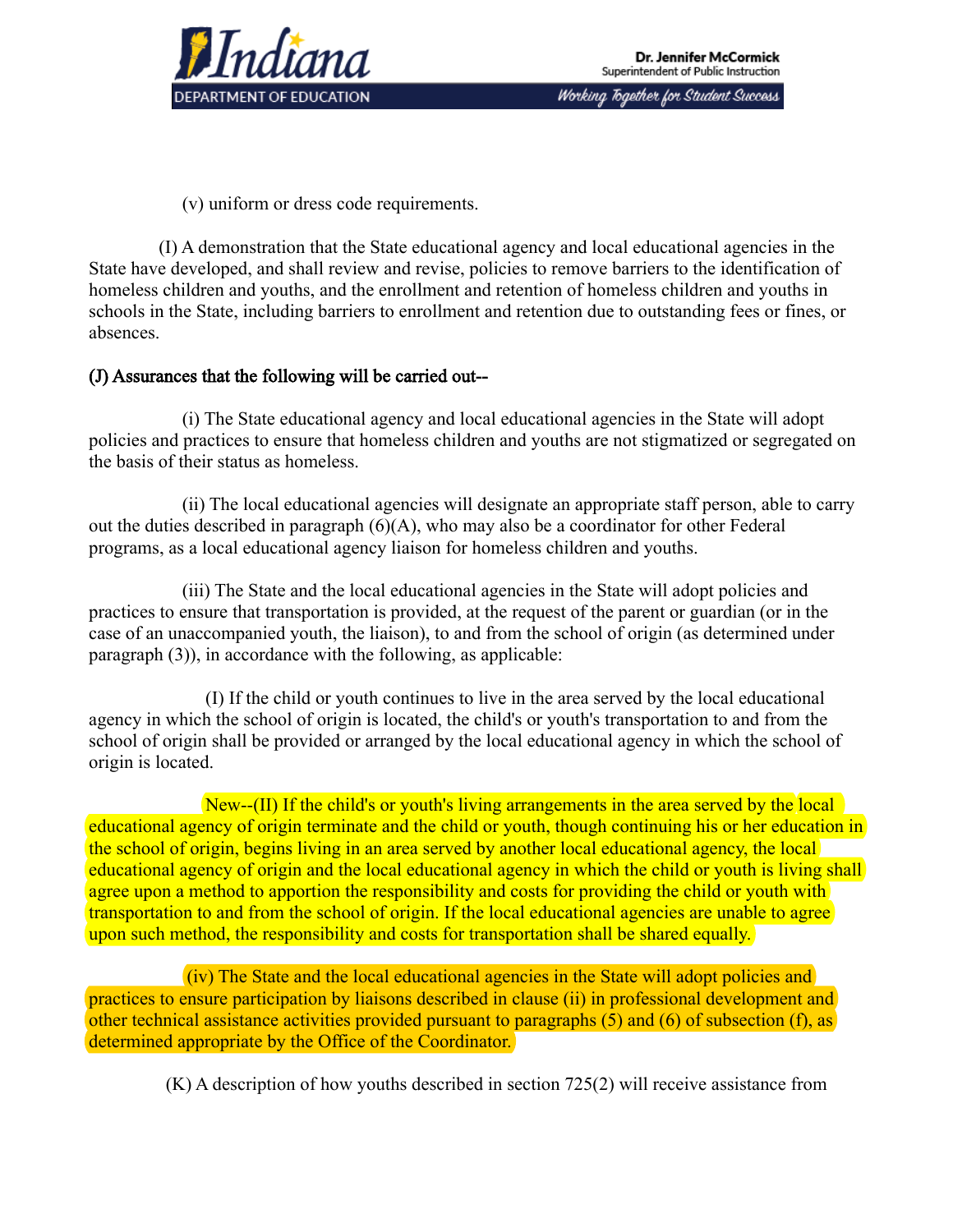

counselors to advise such youths, and prepare and improve the readiness of such youths for college.

## (2) COMPLIANCE-

 (A) IN GENERAL- Each plan adopted under this subsection shall also describe how the State will ensure that local educational agencies in the State will comply with the requirements of paragraphs (3) through (7).

 (B) COORDINATION- Such plan shall indicate what technical assistance the State will furnish to local educational agencies and how compliance efforts will be coordinated with the local educational agency liaisons designated under paragraph (1)(J)(ii).

### (3) LOCAL EDUCATIONAL AGENCY REQUIREMENTS-

 (A) IN GENERAL- The local educational agency serving each child or youth to be assisted under this subtitle shall, according to the child's or youth's best interest--

(i) continue the child's or youth's education in the school of origin for the duration of homelessness--

(I) in any case in which a family becomes homeless between academic years or during an academic year; and (new-during summer)

(II) for the remainder of the academic year, if the child or youth becomes permanently housed during an academic year; or (new-during summer)

(ii) enroll the child or youth in any public school that nonhomeless students who live in the attendance area in which the child or youth is actually living are eligible to attend.

 (B) SCHOOL STABILITY- In determining the best interest of the child or youth under subparagraph (A), the local educational agency shall--

(i) presume that keeping the child or youth in the school of origin is in the child's or youth's best interest, except when doing so is contrary to the request of the child's or youth's parent or guardian, or (in the case of an unaccompanied youth) the youth;

(ii) consider student-centered factors related to the child's or youth's best interest, including factors related to the impact of mobility on achievement, education, health, and safety of homeless children and youth, giving priority to the request of the child's or youth's parent or guardian or (in the case of an unaccompanied youth) the youth;

(iii) if, after conducting the best interest determination based on consideration of the presumption in clause (i) and the student-centered factors in clause (ii), the local educational agency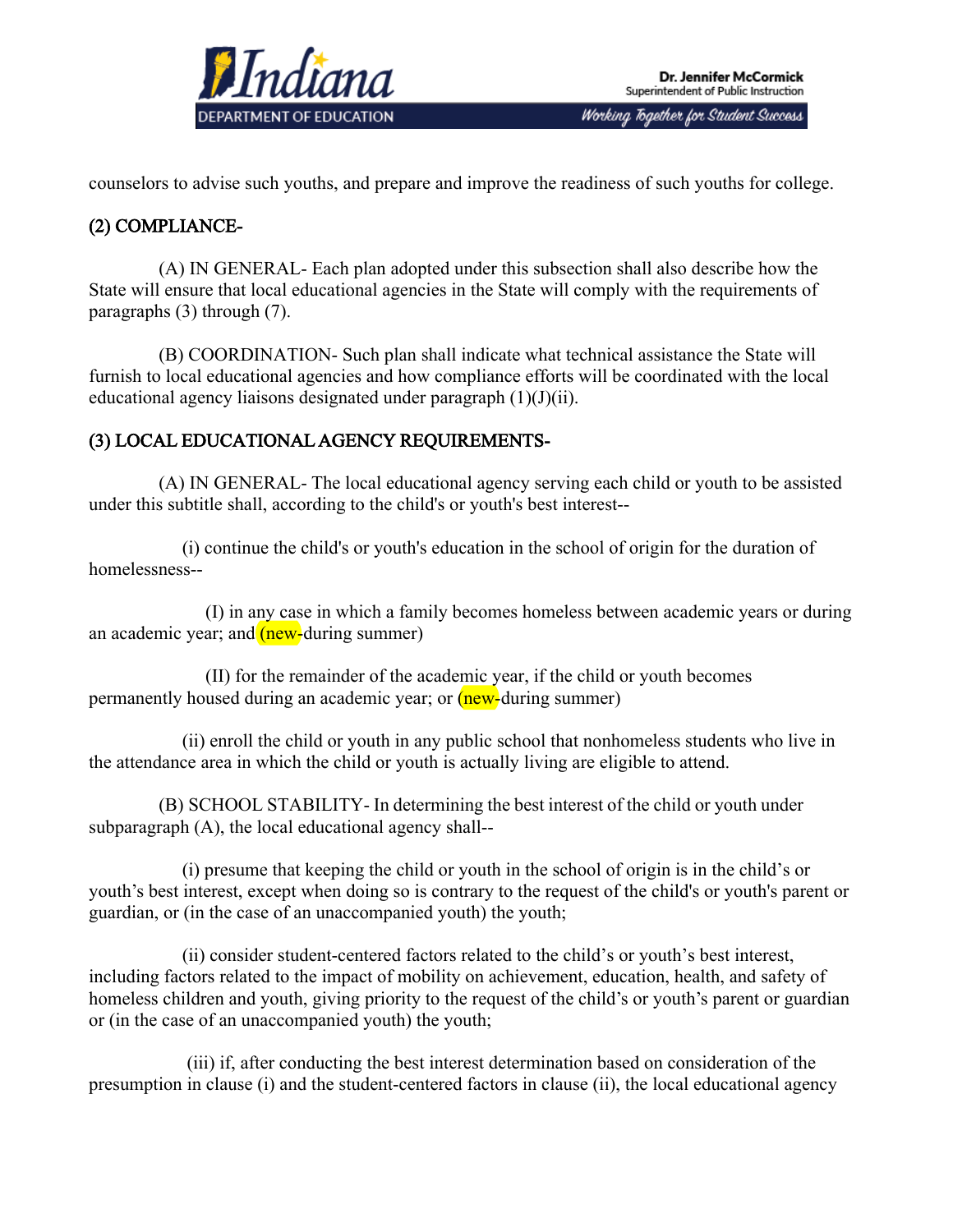

determines that it is not in the child's or youth's best interest to attend the school of origin or the school requested by the parent or guardian, or (in the case of an unaccompanied youth) the youth, provide the child's or youth's parent or guardian or the unaccompanied youth with a written explanation of the reasons for its determination, in a manner and form understandable to such parent, guardian, or unaccompanied youth, including information regarding the right to appeal under subparagraph (E); and

(iv) in the case of an unaccompanied youth, ensure that the local educational agency liaison designated under paragraph  $(1)(J)(ii)$  assists in placement or enrollment decisions under this subparagraph, gives priority to the views of such unaccompanied youth, and provides notice to such youth of the right to appeal under subparagraph (E).

### (C) IMMEDIATE ENROLLMENT-

(i) IN GENERAL.-- The school selected in accordance with this paragraph shall immediately enroll the homeless child or youth, even if the child or youth—

- (I) is unable to produce records normally required for enrollment, such as previous academic records, records of immunization and other required health records, proof of residency, or other documentation; or
- (II) has missed application or enrollment deadlines during any period of homelessness.

 (ii) RELEVANT ACADEMIC RECORDS.—The enrolling school shall immediately contact the school last attended by the child or youth to obtain relevant academic and other records.

 (iii) RELEVANT HEALTH RECORDS.— If the child or youth needs to obtain immunizations or other required health records, the enrolling school shall immediately refer the parent or guardian of the child or youth, or (in the case of an unaccompanied youth) the youth, to the local educational agency liaison designated under paragraph  $(1)(J)(ii)$ , who shall assist in obtaining necessary immunizations or screenings, or immunization or other required health records, in accordance with subparagraph (D).

 (D) RECORDS- Any record ordinarily kept by the school, including immunization or other required health records, academic records, birth certificates, guardianship records, and evaluations for special services or programs, regarding each homeless child or youth shall be maintained--

(i) so that the records involved are available, in a timely fashion, when a child or youth enters a new school or school district; and

(ii) in a manner consistent with section 444 of the General Education Provisions Act (20 U.S.C. 1232g).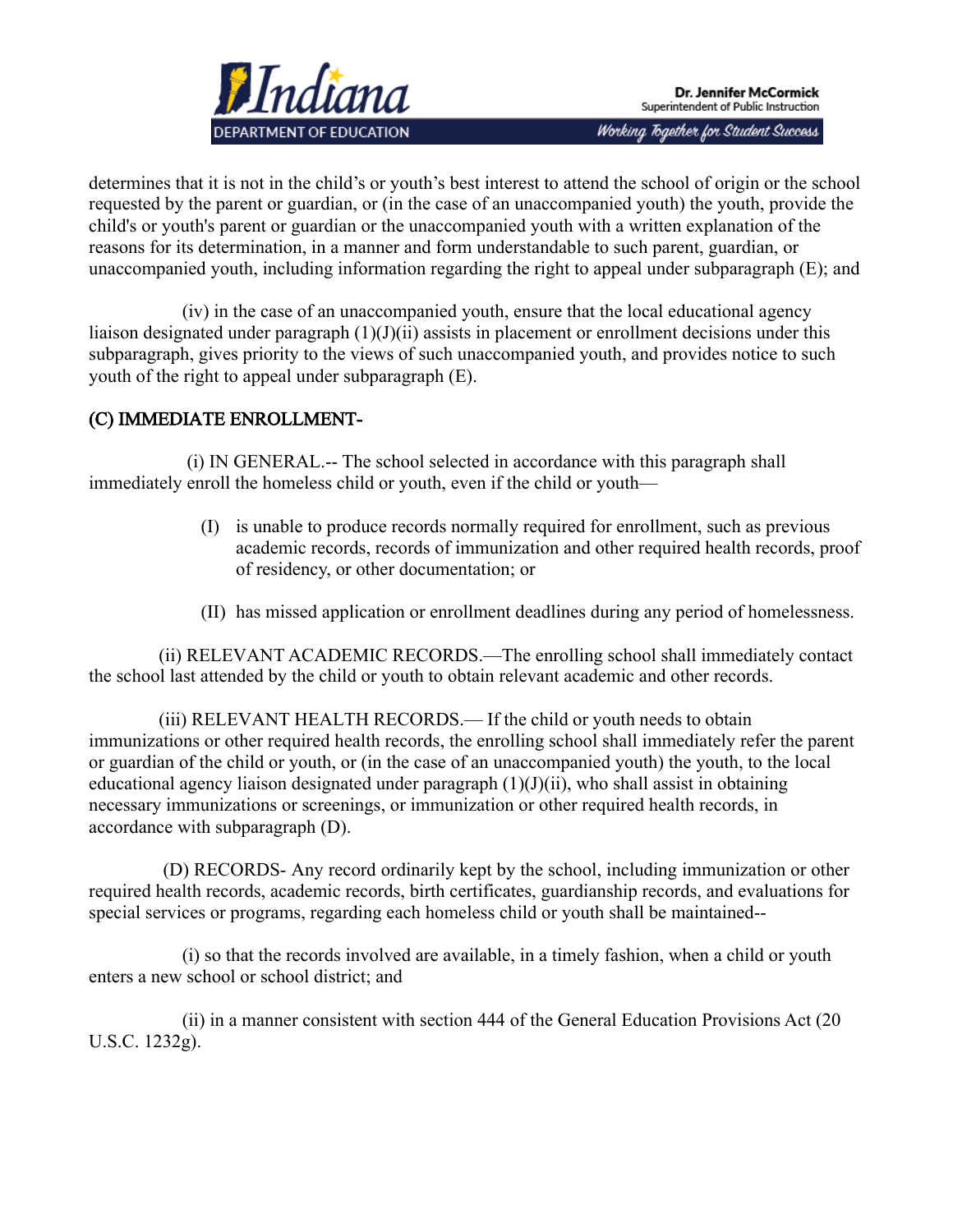

**(E) ENROLLMENT DISPUTES-** If a dispute arises over eligibility, or school selection or enrollment in a school--

(i) the child or youth shall be immediately enrolled in the school in which enrollment is sought, pending final resolution of the dispute, including all available appeals;

(ii) the parent or guardian of the child or youth or (in the case of an unaccompanied youth) the youth shall be provided with a written explanation of any decisions related to school selection or enrollment made by the school, the local educational agency, or the State educational agency involved, including the rights of the parent, guardian, or unaccompanied youth to appeal such decisions;

(iii) the parent, guardian, or unaccompanied youth shall be referred to the local educational agency liaison designated under paragraph  $(1)(J)(ii)$ , who shall carry out the dispute resolution process as described in paragraph (1)(C) as expeditiously as possible after receiving notice of the dispute; and

(iv) in the case of an unaccompanied youth, the liaison shall ensure that the youth is immediately enrolled in the school in which the youth seeks enrollment pending resolution of such dispute.

(F) PLACEMENT CHOICE- The choice regarding placement shall be made regardless of whether the child or youth lives with the homeless parents or has been temporarily placed elsewhere.

(G) PRIVACY.—Information about a homeless child's or youth's living situation shall be treated as a student education record, and shall not be deemed to be directory information, under section 444 of the General Education Provisions Act (20 U.S.C. 1232g).

(H) CONTACT INFORMATION- Nothing in this subtitle shall prohibit a local educational agency from requiring a parent or guardian of a homeless child or youth to submit contact information.

### (I) SCHOOL OF ORIGIN DEFINED- In this paragraph:

(i) IN GENERAL.-- The term `school of origin' means the school that a child or youth attended when permanently housed or the school in which the child or youth was last enrolled, including a preschool.

(ii) RECEIVING SCHOOL.—When the child or youth completes the final grade level served by the school of origin, as described in clause (i), the term "school of origin" shall include the designated receiving school at the next grade level for all feeder schools. (New)

(4) COMPARABLE SERVICES- Each homeless child or youth to be assisted under this subtitle shall be provided services comparable to services offered to other students in the school selected under paragraph (3), including the following: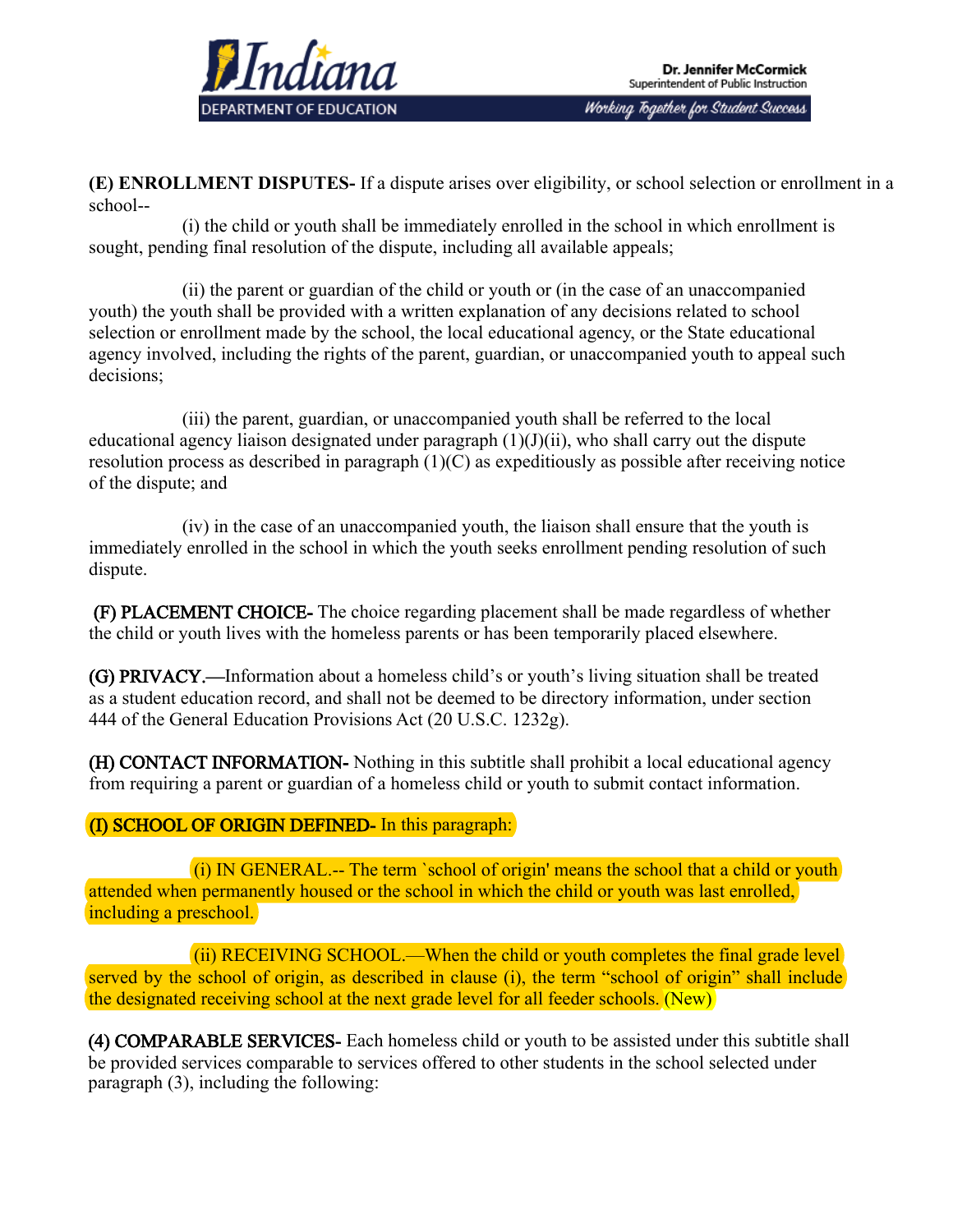

(A) Transportation services.

 (B) Educational services for which the child or youth meets the eligibility criteria, such as services provided under title I of the Elementary and Secondary Education Act of 1965 (20 U.S.C. 6301 et seq.) or similar State or local programs, educational programs for children with disabilities, and educational programs for English learners.

(C) Programs in career and technical education.

(D) Programs for gifted and talented students.

(E) School nutrition programs.

# (5) COORDINATION-

 (A) IN GENERAL- Each local educational agency serving homeless children and youths that receives assistance under this subtitle shall coordinate--

(i) the provision of services under this subtitle with local social services agencies and other agencies or entities providing services to homeless children and youths and their families, including services and programs funded under the Runaway and Homeless Youth Act (42 U.S.C. 5701 et seq.); and

(ii) transportation, transfer of school records, and other interdistrict activities, with other local educational agencies.

 (B) HOUSING ASSISTANCE- If applicable, each State educational agency and local educational agency that receives assistance under this subtitle shall coordinate with State and local housing agencies responsible for developing the comprehensive housing affordability strategy described in section 105 of the Cranston-Gonzalez National Affordable Housing Act (42 U.S.C. 12705) to minimize educational disruption for children and youths who become homeless.

- (C) COORDINATION PURPOSE- The coordination required under subparagraphs (A) and (B) shall be designed to--
	- (i) ensure that homeless children and youths are promptly identified;

(ii) ensure that all homeless children and youths have access to, and are in reasonable proximity to, available education and related support services; and

> (iii) raise the awareness of school personnel and service providers of the effects of short-term stays in a shelter and other challenges associated with homelessness.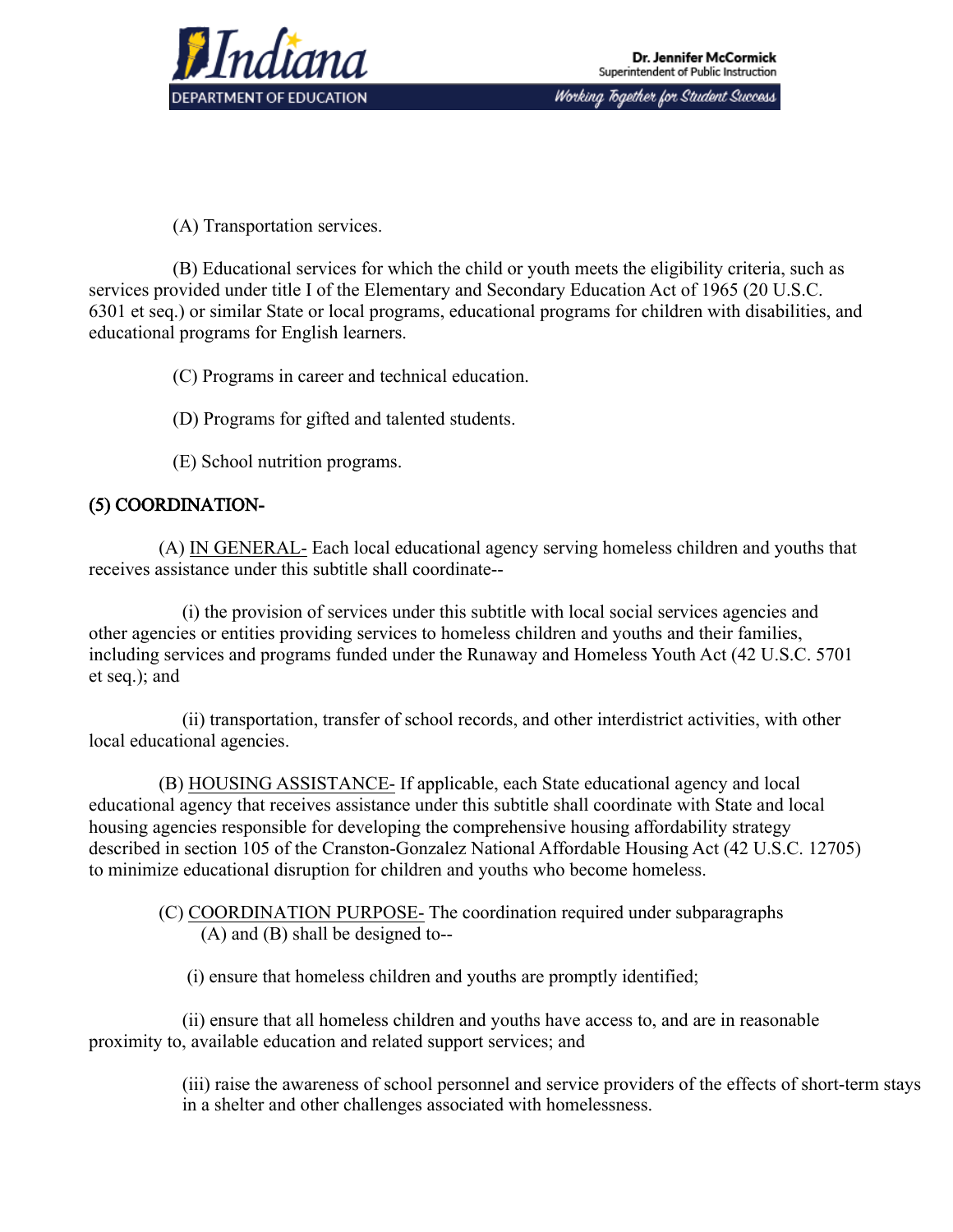

(D) HOMELESS CHILDREN AND YOUTHS WITH DISABILITIES.—For children and youths who are to be assisted both under this subtitle, and under the Individuals with Disabilities Education Act (20 U.S.C. 1400 et seq.) or section 504 of the Rehabilitation Act of 1973 (29 U.S.C. 794), each local educational agency shall coordinate the provision of services under this subtitle with the provision of programs for children with disabilities served by that local educational agency and other involved local educational agencies.

### (6) LOCAL EDUCATIONAL AGENCY LIAISON-

 (A) DUTIES- Each local educational agency liaison for homeless children and youths, designated under paragraph  $(1)(J)(ii)$ , shall ensure that--

(i) homeless children and youths are identified by school personnel through outreach and coordination activities with other entities and agencies;

(ii) homeless children and youths are enrolled in, and have a full and equal opportunity to succeed in, schools of that local educational agency;

(iii) homeless families and homeless children and youths have access to and receive educational services for which such families, children, and youths are eligible, including services through Head Start programs (including Early Head Start programs) under the Head Start Act (42 U.S.C. 9831 et seq.), early intervention services under part C of the Individuals with Disabilities Education Act (20 U.S.C. 1431 et seq.), and other preschool programs administered by the local educational agency;

(iv) homeless families and homeless children and youths receive referrals to health care services, dental services, mental health and substance abuse services, housing services, and other appropriate services;

(v) the parents or guardians of homeless children and youths are informed of the educational and related opportunities available to their children and are provided with meaningful opportunities to participate in the education of their children;

(vi) public notice of the educational rights of homeless children and youths is disseminated in locations frequented by parents or guardians of such children and youths, and unaccompanied youths, including schools, shelters, public libraries, and soup kitchens, in a manner and form understandable to the parents and guardians of homeless children and youths, and unaccompanied youths;

(vii) enrollment disputes are mediated in accordance with paragraph  $(3)(E)$ ;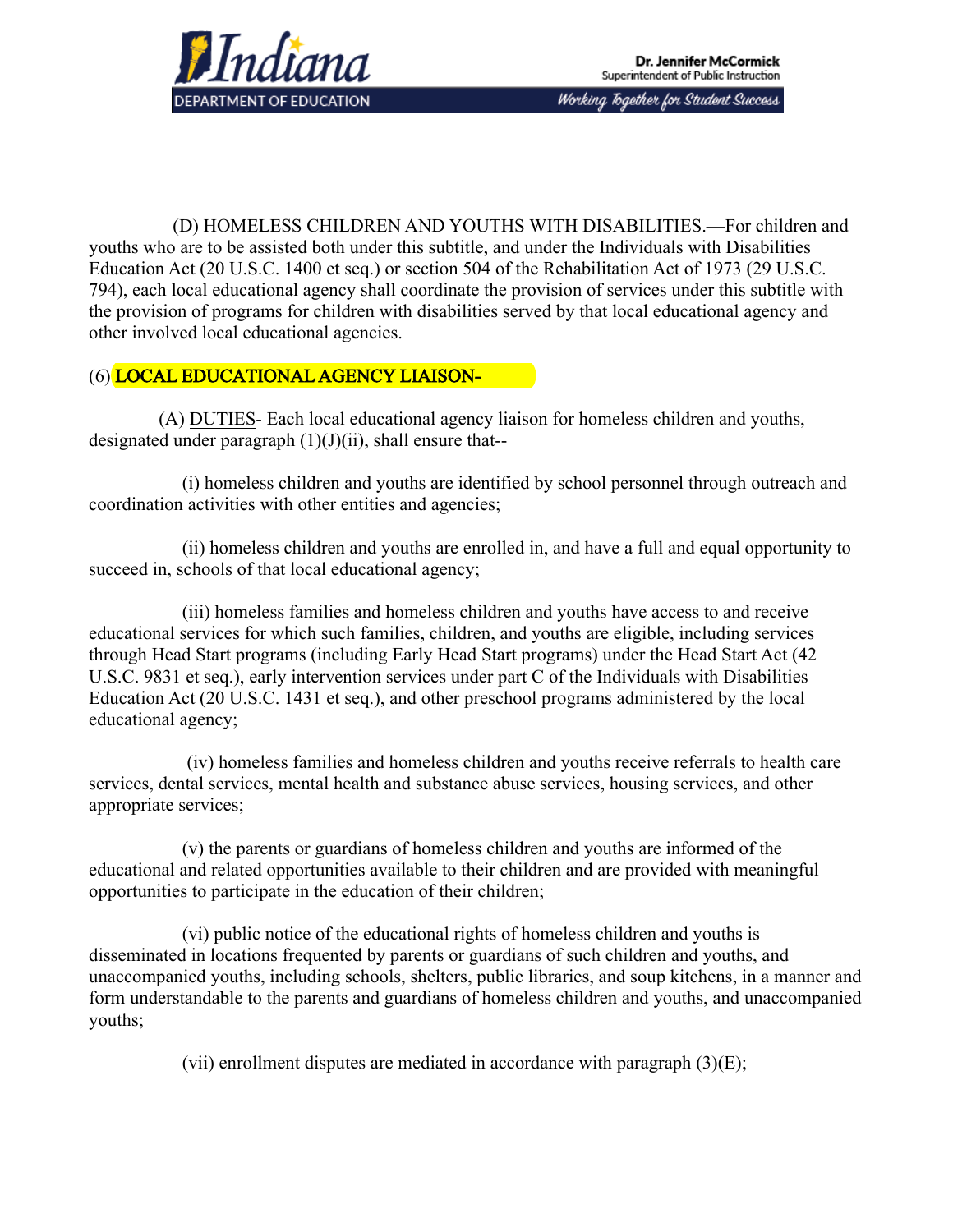

(viii) the parent or guardian of a homeless child or youth, and any unaccompanied youth, is fully informed of all transportation services, including transportation to the school of origin, as described in paragraph  $(1)(J)(iii)$ , and is assisted in accessing transportation to the school that is selected under paragraph (3)(A).

(ix) school personnel providing services under this subtitle receive professional development and other support; and

#### (x) unaccompanied youths—

- (I) are enrolled in school;
- (II) have opportunities to meet the same challenging State academic standards as the State establishes for other children and youth, including through implementation of the procedures under paragraph  $(1)(F)(ii)$ ; and
- (III) are informed of their status as independent students under section 480 of the Higher Education Act of 1965 (20 U.S.C. 1087vv) and that the youths may obtain assistance from the local educational agency liaison to receive verification of such status for purposes of the Free Application for Federal Student Aid described in section 483 of such Act (20 U.S.C. 1090).

 (B) NOTICE- State coordinators established under subsection (d)(3) and local educational agencies shall inform school personnel, service providers, advocates working with homeless families, parents and guardians of homeless children and youths, and homeless children and youths of the duties of the local educational agency liaisons, and publish an annually updated list of the liaisons on the State educational agency's website.

 (C) LOCAL AND STATE COORDINATION- Local educational agency liaisons for homeless children and youths shall, as a part of their duties, coordinate and collaborate with State coordinators and community and school personnel responsible for the provision of education and related services to homeless children and youths. Such coordination shall include collecting and providing to the State Coordinator the reliable, valid, and comprehensive data needed to meet the requirements of paragraphs (1) and (3) of subsection (f).

(D) HOMELESS STATUS.—A local educational agency liaison designated under paragraph  $(1)(J)(ii)$  who receives training described in subsection  $(f)(6)$  may affirm, without further agency action by the Department of Housing and Urban Development, that a child or youth who is eligible for and participating in a program provided by the local educational agency, or the immediate family of such a child or youth, who meets the eligibility requirements of this Act for a program or service authorized under title IV, is eligible for such program or service.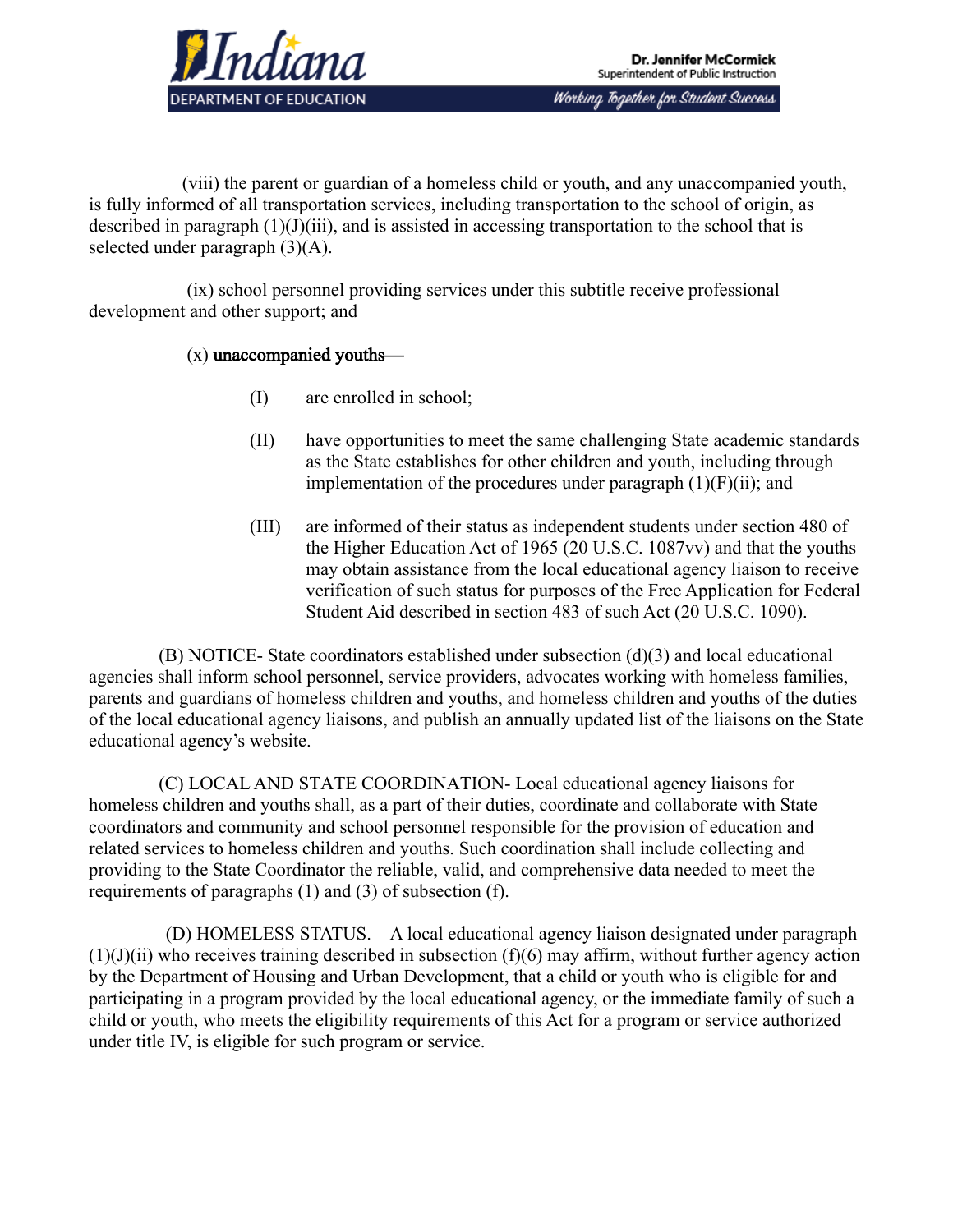

 (A) IN GENERAL- Each State educational agency and local educational agency that receives assistance under this subtitle shall review and revise any policies that may act as barriers to the identification of homeless children and youths or the enrollment of homeless children and youths in schools that are selected under paragraph (3).

 (B) CONSIDERATION- In reviewing and revising such policies, consideration shall be given to issues concerning transportation, immunization, residency, birth certificates, school records and other documentation, and guardianship.

 (C) SPECIAL ATTENTION- Special attention shall be given to ensuring the identification, enrollment, and attendance of homeless children and youths who are not currently attending school.

## SEC. 723. LOCAL EDUCATIONAL AGENCY SUBGRANTS FOR THE EDUCATION OF HOMELESS CHILDREN AND YOUTHS. (42 U.S.C. 11433)

## (a) GENERAL AUTHORITY-

 (1) IN GENERAL- The State educational agency shall, in accordance with section 722(e), and from amounts made available to such agency under section 726, make subgrants to local educational agencies for the purpose of facilitating the identification, enrollment, attendance, and success in school of homeless children and youths.

### (2) SERVICES-

(A) IN GENERAL- Services under paragraph (1)--

(i) may be provided through programs on school grounds or at other facilities;

(ii) shall, to the maximum extent practicable, be provided through existing programs and mechanisms that integrate homeless children and youths with nonhomeless children and youths; and

(iii) shall be designed to expand or improve services provided as part of a school's regular academic program, but not to replace such services provided under such program.

 (B) SERVICES ON SCHOOL GROUNDS- If services under paragraph (1) are provided on school grounds, the related schools--

(i) may use funds under this subtitle to provide the same services to other children and youths who are determined by the local educational agency to be at risk of failing in, or dropping out of, school, subject to the requirements of clause (ii); and

(ii) except as otherwise provided in section  $722(e)(3)(B)$ , shall not provide services in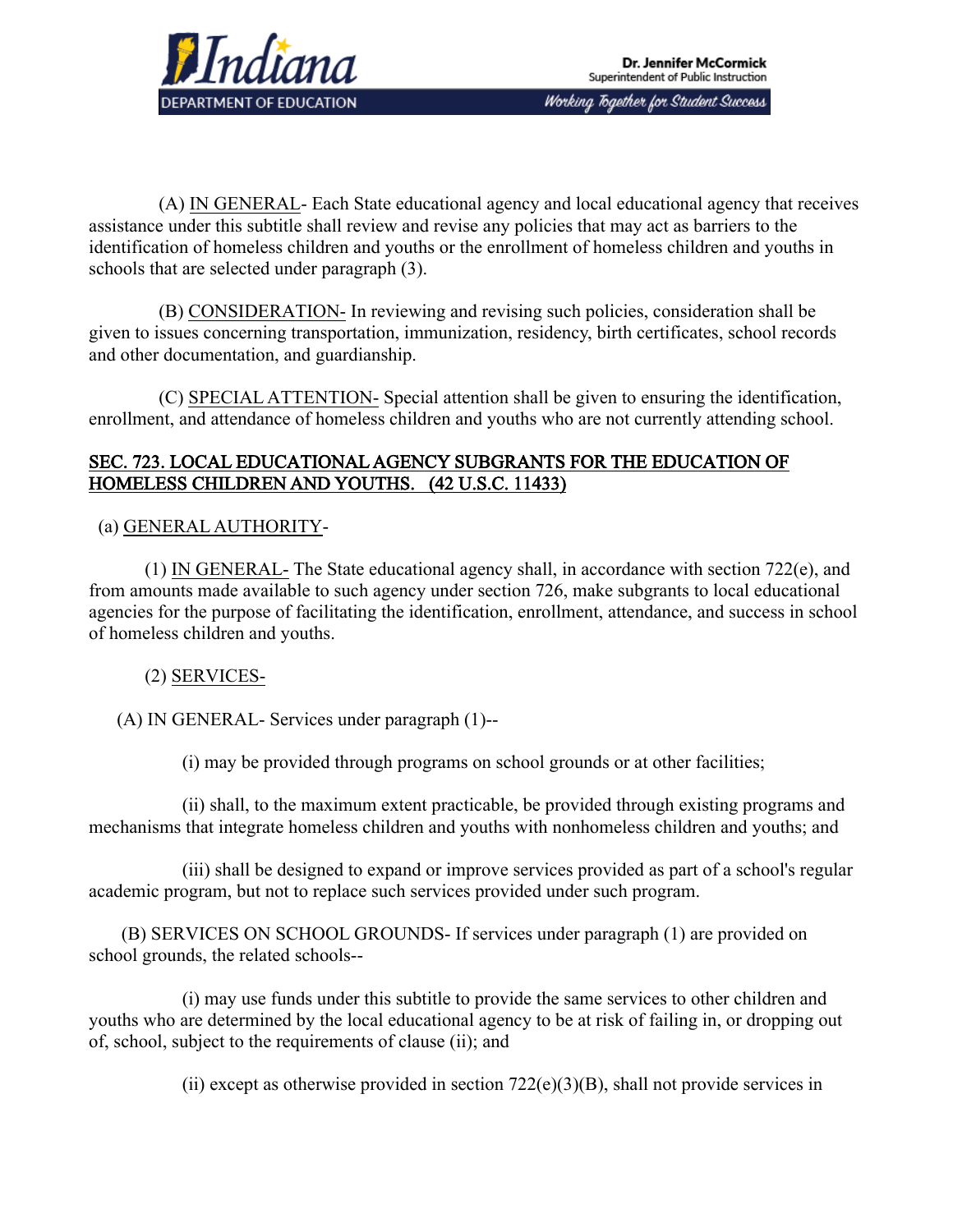

settings within a school that segregate homeless children and youths from other children and youths, except as necessary for short periods of time--

(I) for health and safety emergencies; or

(II) to provide temporary, special, and supplementary services to meet the unique needs of homeless children and youths.

(3) REQUIREMENT- Services provided under this section shall not replace the regular academic program and shall be designed to expand upon or improve services provided as part of the school's regular academic program.

(4) DURATION OF GRANTS.—Subgrants made under this section shall be for terms of not to exceed 3 years.

(b) APPLICATION- A local educational agency that desires to receive a subgrant under this section shall submit an application to the State educational agency at such time, in such manner, and containing or accompanied by such information as the State educational agency may reasonably require. Such application shall include the following:

 (1) An assessment of the educational and related needs of homeless children and youths in the area served by such agency (which may be undertaken as part of needs assessments for other disadvantaged groups).

 (2) A description of the services and programs for which assistance is sought to address the needs identified in paragraph (1).

 (3) An assurance that the local educational agency's combined fiscal effort per student, or the aggregate expenditures of that agency and the State with respect to the provision of free public education by such agency for the fiscal year preceding the fiscal year for which the determination is made, was not less than 90 percent of such combined fiscal effort or aggregate expenditures for the second fiscal year preceding the fiscal year for which the determination is made.

 (4) An assurance that the applicant complies with, or will use requested funds to comply with, paragraphs (3) through (7) of section  $722(g)$ .

 $(5)$  A description of policies and procedures, consistent with section 722(e)(3), that the agency will implement to ensure that activities carried out by the agency will not isolate or stigmatize homeless children and youths.

(6) An assurance that the local educational agency will collect and promptly provide data requested by the State Coordinator pursuant to paragraphs (1) and (3) of section 722(f).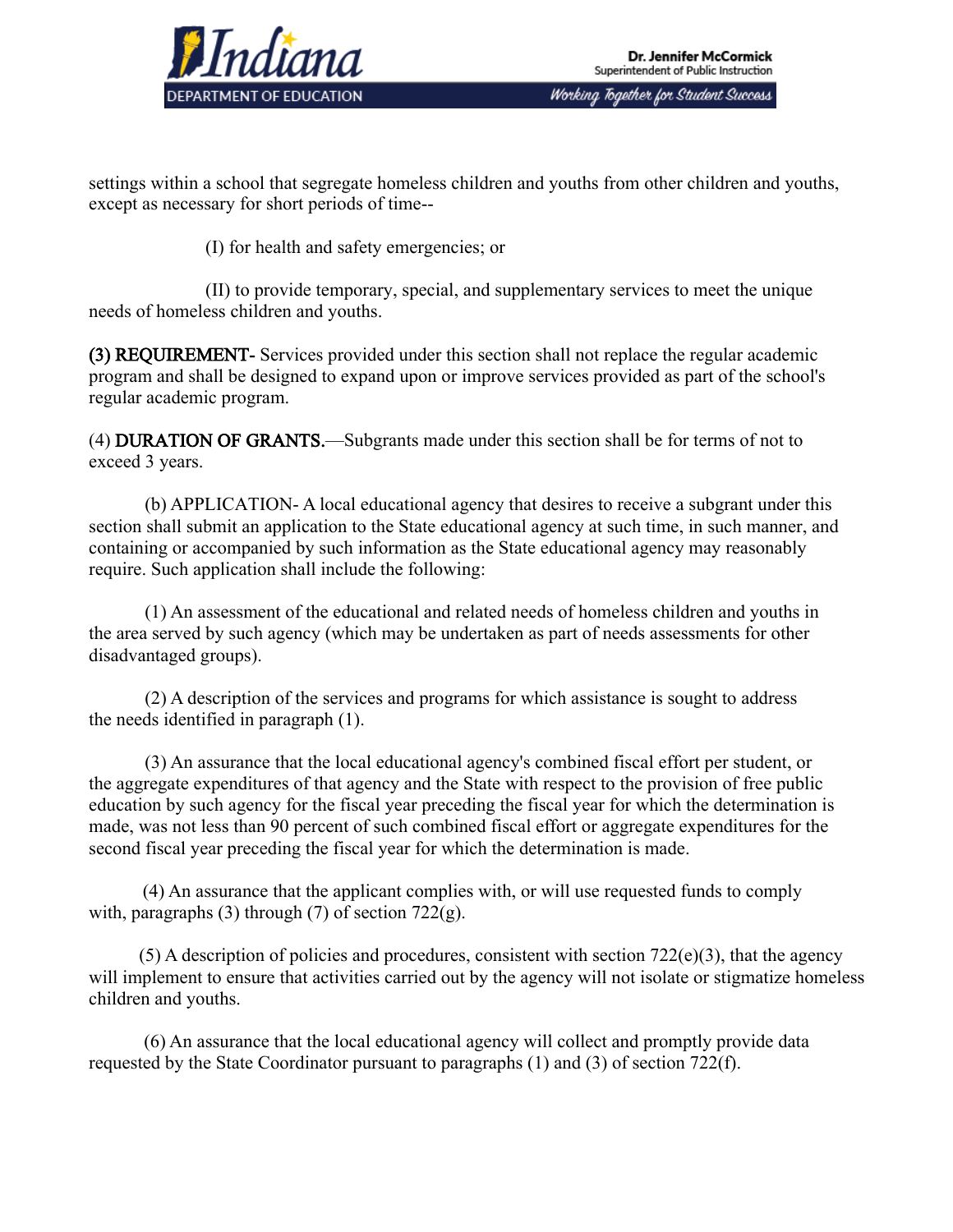

(7) An assurance that the local educational agency will meet the requirements of section  $722(g)(3)$ .

### (c) AWARDS-

 (1) IN GENERAL- The State educational agency shall, in accordance with the requirements of this subtitle and from amounts made available to it under section 726, make competitive subgrants to local educational agencies that submit applications under subsection (b). Such subgrants shall be awarded on the basis of the need of such agencies for assistance under this subtitle and the quality of the applications submitted.

 (2) NEED- In determining need under paragraph (1), the State educational agency may consider the number of homeless children and youths enrolled in early childhood education and other preschool programs, elementary schools, and secondary schools within the area served by the local educational agency, and shall consider the needs of such children and youths and the ability of the local educational agency to meet such needs. The State educational agency may also consider the following:

 (A) The extent to which the proposed use of funds will facilitate the identification, enrollment, retention, and educational success of homeless children and youths.

 (B) The extent to which the application reflects coordination with other local and State agencies that serve homeless children and youths.

 (C) The extent to which the applicant exhibits in the application and in current practice (as of the date of submission of the application) a commitment to education for all homeless children and youths.

(D) Such other criteria as the State agency determines appropriate.

 (3) QUALITY- In determining the quality of applications under paragraph (1), the State educational agency shall consider the following:

(A) The applicant's needs assessment under subsection  $(b)(1)$  and the likelihood that the program presented in the application will meet such needs.

(B) The types, intensity, and coordination of the services to be provided under the program.

 (C) The extent to which the applicant will promote meaningful involvement of parents or guardians of homeless children or youths in the education of their children.

 (D) The extent to which homeless children and youths will be integrated into the regular education program.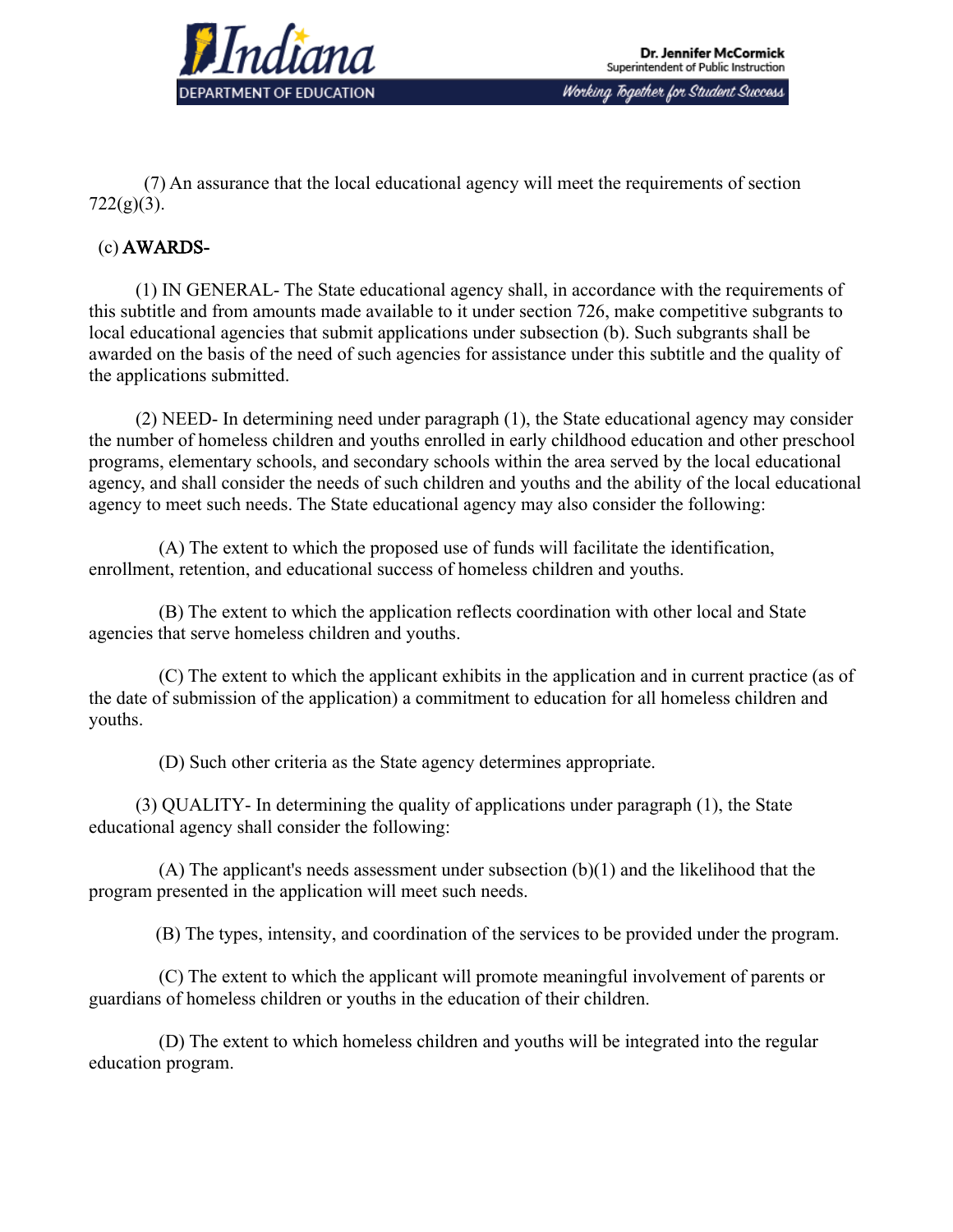

(E) The quality of the applicant's evaluation plan for the program.

 (F) The extent to which services provided under this subtitle will be coordinated with other services available to homeless children and youths and their families.

(G) The extent to which the local educational agency will use the subgrant to leverage resources, including by maximizing nonsubgrant funding for the position of the liaison described in section  $722(g)(1)(J)(ii)$  and the provision of transportation.

(H) How the local educational agency will use funds to serve homeless children and youths under section 1113(c)(3) of the Elementary and Secondary Education Act of 1965 (20 U.S.C.  $6313(c)(3)$ ).

 (I) The extent to which the applicant's program meets such other measures as the State educational agency considers indicative of a high-quality program, such as the extent to which the local educational agency will provide case management or related services to unaccompanied youths.

 (d) AUTHORIZED ACTIVITIES- A local educational agency may use funds awarded under this section for activities that carry out the purpose of this subtitle, including the following:

 (1) The provision of tutoring, supplemental instruction, and enriched educational services that are linked to the achievement of the same challenging State academic standards as the State establishes for other children and youths.

 (2) The provision of expedited evaluations of the strengths and needs of homeless children and youths, including needs and eligibility for programs and services (such as educational programs for gifted and talented students, children with disabilities, and English learners, services provided under title I of the Elementary and Secondary Education Act of 1965 or similar State or local programs, programs in career and technical education, and school nutrition programs).

 (3) Professional development and other activities for educators and specialized instructional support personnel that are designed to heighten the understanding and sensitivity of such personnel to the needs of homeless children and youths, the rights of such children and youths under this subtitle, and the specific educational needs of runaway and homeless youths.

 (4) The provision of referral services to homeless children and youths for medical, dental, mental, and other health services.

 (5) The provision of assistance to defray the excess cost of transportation for students under section  $722(g)(4)(A)$ , not otherwise provided through Federal, State, or local funding, where necessary to enable students to attend the school selected under section  $722(g)(3)$ .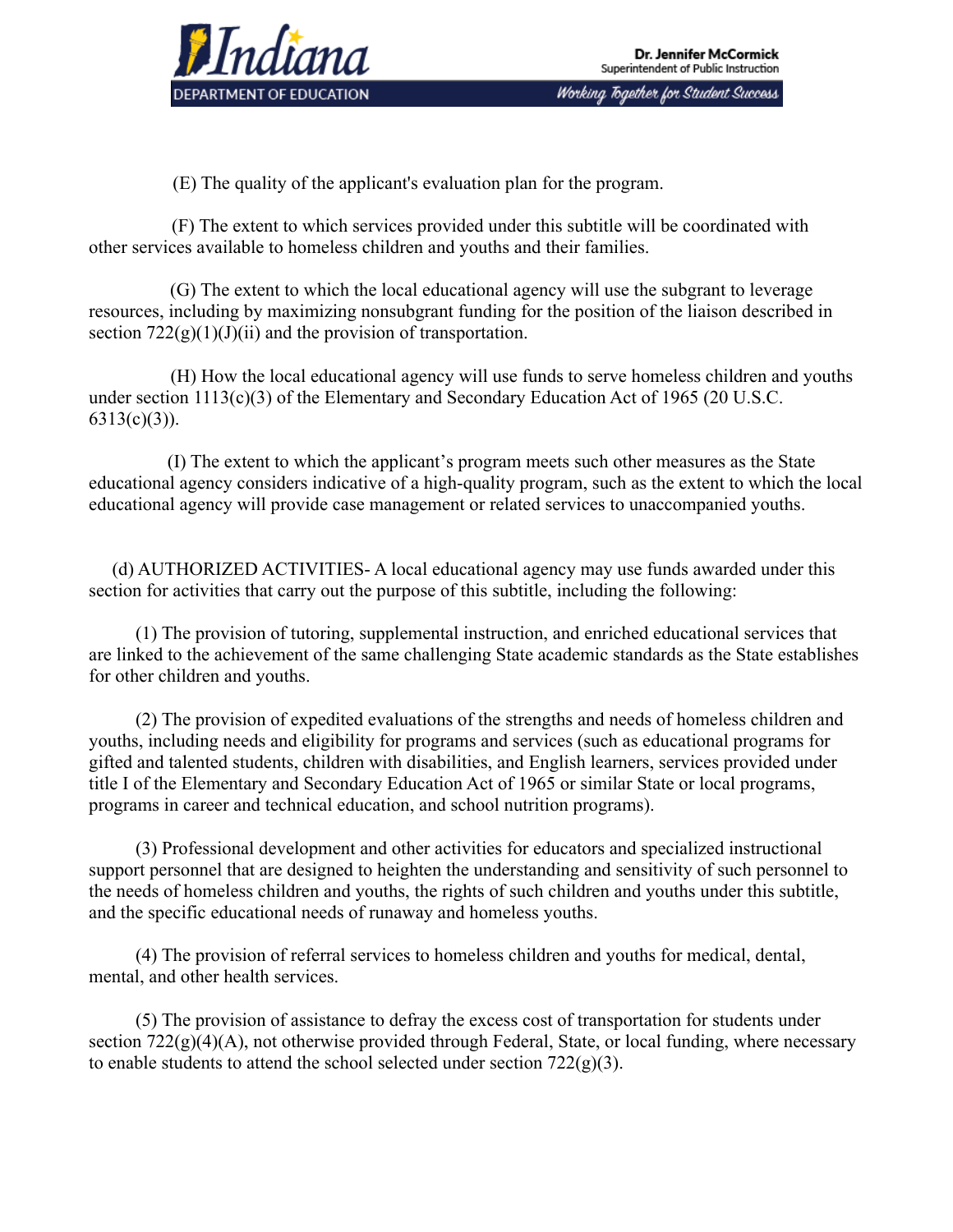

 (6) The provision of developmentally appropriate early childhood education programs, not otherwise provided through Federal, State, or local funding, for preschool-aged homeless children.

 (7) The provision of services and assistance to attract, engage, and retain homeless children and youths, particularly homeless children and youths who are not enrolled in school, in public school programs and services provided to nonhomeless children and youths.

 (8) The provision for homeless children and youths of before- and after-school, mentoring, and summer programs in which a teacher or other qualified individual provides tutoring, homework assistance, and supervision of educational activities.

 (9) If necessary, the payment of fees and other costs associated with tracking, obtaining, and transferring records necessary to enroll homeless children and youths in school, including birth certificates, immunization or other required health records, academic records, guardianship records, and evaluations for special programs or services.

 (10) The provision of education and training to the parents and guardians of homeless children and youths about the rights of, and resources available to, such children and youths, and other activities designed to increase the meaningful involvement of parents and guardians of homeless children and youths in the education of such children and youths.

 (11) The development of coordination between schools and agencies providing services to homeless children and youths, as described in section  $722(g)(5)$ .

 (12) The provision of specialized instructional support services (including violence prevention counseling) and referrals for such services.

 (13) Activities to address the particular needs of homeless children and youths that may arise from domestic violence and parental mental health or substance abuse problems.

 (14) The adaptation of space and purchase of supplies for any nonschool facilities made available under subsection (a)(2) to provide services under this subsection.

 (15) The provision of school supplies, including those supplies to be distributed at shelters or temporary housing facilities, or other appropriate locations.

 (16) The provision of other extraordinary or emergency assistance needed to enable homeless children and youths to attend school and participate fully in school activities.

# SEC. 724. SECRETARIAL RESPONSIBILITIES. (42 U.S.C. 11434)

 (a) REVIEW OF STATE PLANS- In reviewing the State plan submitted by a State educational agency under section 722(g), the Secretary shall use a peer review process and shall evaluate whether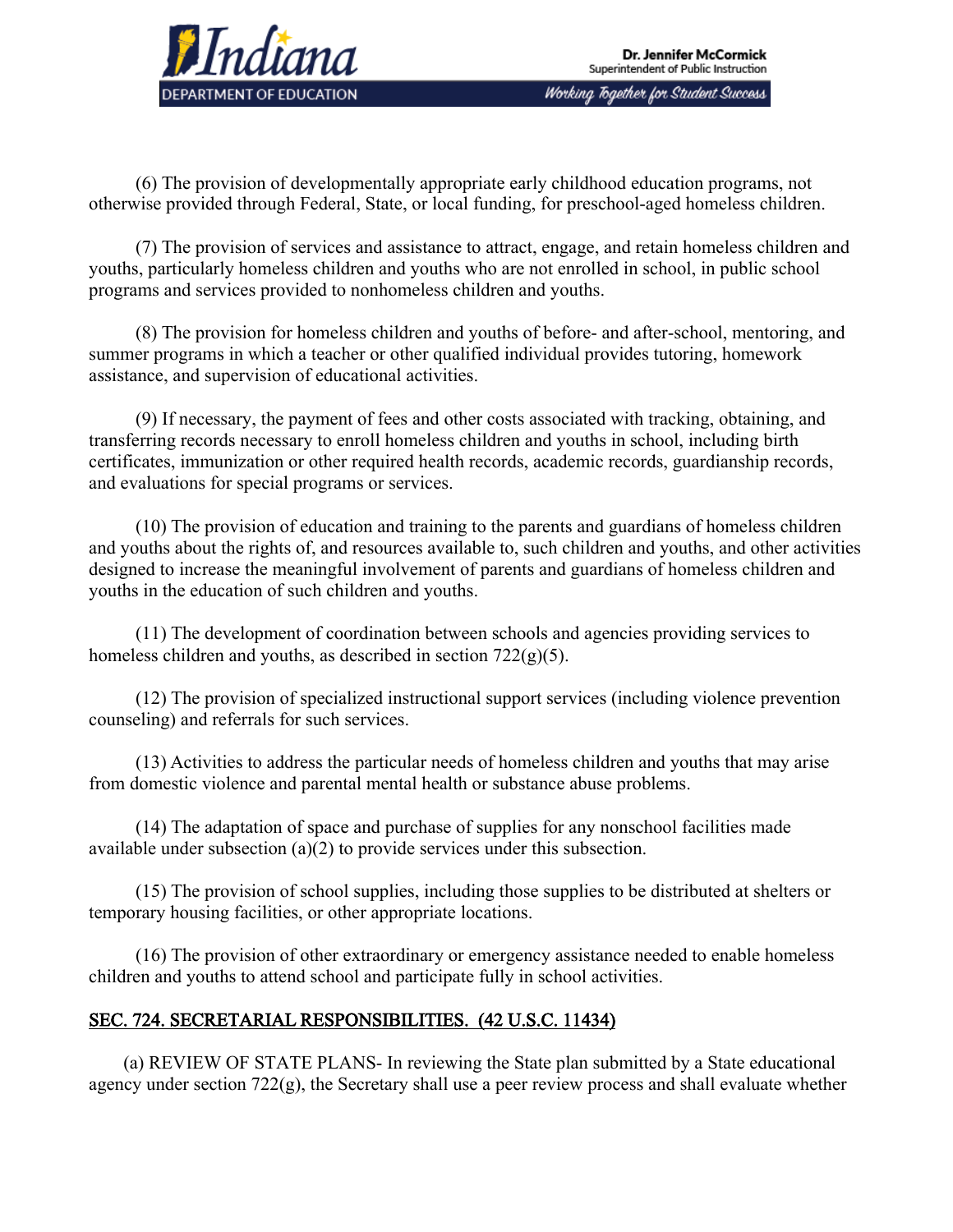

State laws, policies, and practices described in such plan adequately address the problems of homeless children and youths relating to access to education and placement as described in such plan.

 (b) TECHNICAL ASSISTANCE- The Secretary shall provide support and technical assistance to a State educational agency to assist such agency in carrying out its responsibilities under this subtitle, if requested by the State educational agency.

### (c) NOTICE-

(1) IN GENERAL.-- The Secretary shall, before the next school year that begins after the date of enactment of the Every Student Succeeds Act, update and disseminate nationwide the public notice described in this subsection (as in effect prior to such date) of the educational rights of homeless children and youths.

(2) DISSEMINATION.—The Secretary shall disseminate the notice nationwide to all Federal agencies, and grant recipients, serving homeless families or homeless children and youths.

 (d) EVALUATION, DISSEMINATION, AND TECHNICAL ASSISTANCE- The Secretary shall conduct evaluation, dissemination, and technical assistance activities for programs designed to meet the educational needs of homeless elementary and secondary school students, and may use funds appropriated under section 726 to conduct such activities.

 (e) SUBMISSION AND DISTRIBUTION- The Secretary shall require applications for grants under this subtitle to be submitted to the Secretary not later than the expiration of the 120-day period beginning on the date that funds are available for purposes of making such grants and shall make such grants not later than the expiration of the 180-day period beginning on such date.

 (f) DETERMINATION BY SECRETARY- The Secretary, based on the information received from the States and information gathered by the Secretary under subsection (h), shall determine the extent to which State educational agencies are ensuring that each homeless child and homeless youth has access to a free appropriate public education, as described in section 721(1). The Secretary shall provide support and technical assistance to State educational agencies, concerning areas in which documented barriers to a free appropriate public education persist.

 (g) GUIDELINES- The Secretary shall develop, issue, and publish in the Federal Register, not later than 60 days after the date of enactment of the Every Student Succeeds Act, guidelines concerning ways in which a State--

 (1) may assist local educational agencies to implement the provisions related to homeless children and youths amended by that Act; and

 (2) may review and revise State policies and procedures that may present barriers to the identification of homeless children and youths, and the enrollment, attendance, and success of homeless children and youths in school.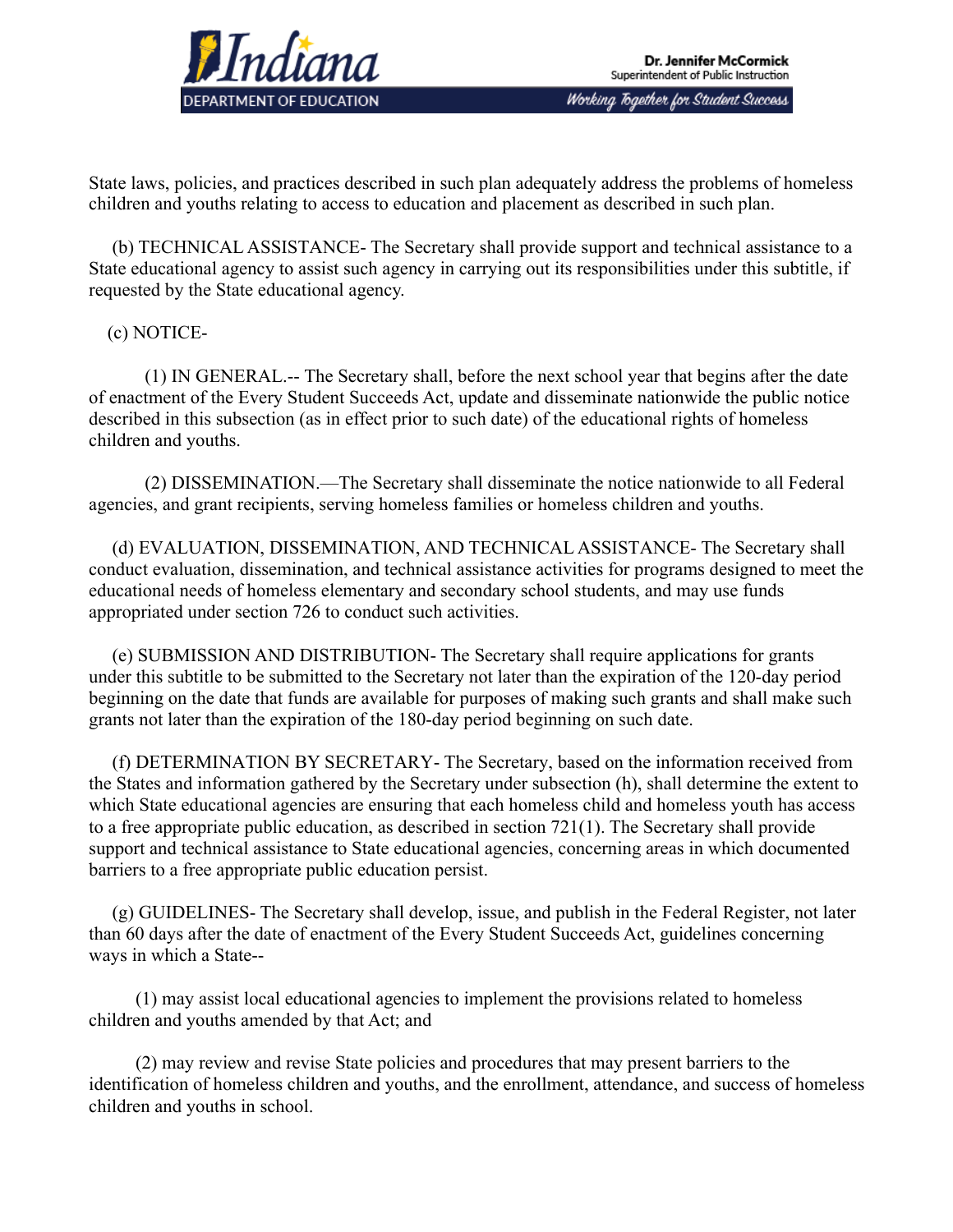

(h) INFORMATION-

 (1) IN GENERAL- From funds appropriated under section 726, the Secretary shall, directly or through grants, contracts, or cooperative agreements, periodically collect and disseminate data and information regarding--

 (A) the number and primary nighttime residence of homeless children and youths in all areas served by local educational agencies;

(B) the education and related services such children and youths receive;

(C) the extent to which the needs of homeless children and youths are being met; and

 (D) such other data and information as the Secretary determines to be necessary and relevant to carry out this subtitle.

 (2) COORDINATION- The Secretary shall coordinate such collection and dissemination with other agencies and entities that receive assistance and administer programs under this subtitle.

 (i) REPORT- Not later than 4 years after the date of enactment of the Every Student Succeeds Act, the Secretary shall prepare and submit to the President and the Committee on Education and the Workforce of the House of Representatives and the Committee on Health, Education, Labor, and Pensions of the Senate a report on the status of education of homeless children and youths, which shall include information on--

(1) the education of homeless children and youths; and

 (2) the actions of the Secretary and the effectiveness of the programs supported under this subtitle.

### SEC. 725. DEFINITIONS. (42 U.S.C. 11434A)

For purposes of this subtitle:

 (1) The terms `enroll' and `enrollment' include attending classes and participating fully in school activities.

(2) The term `homeless children and youths'--

 (A) means individuals who lack a fixed, regular, and adequate nighttime residence (within the meaning of section  $103(a)(1)$ ; and